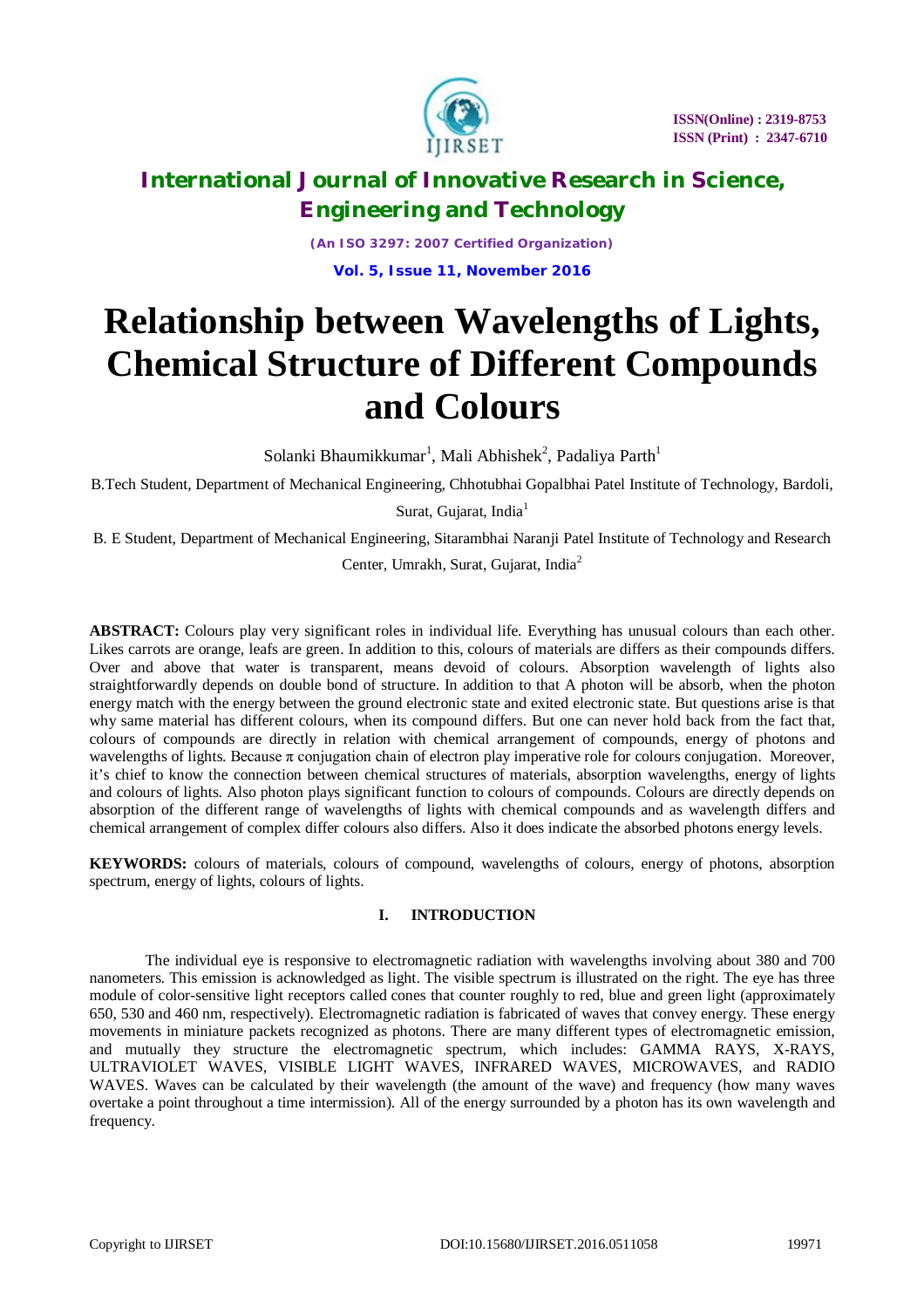

 **ISSN(Online) : 2319-8753 ISSN (Print) : 2347-6710**

## **International Journal of Innovative Research in Science, Engineering and Technology**

*(An ISO 3297: 2007 Certified Organization)*

#### **Vol. 5, Issue 11, November 2016**

#### **II. ORIGIN OF COLOURS**

This paper is about the affiliation between colours, frequency of photon absorb by colour, and Chemical chain. We are surrounded by colour. For example: leaves, colour of the clothes we wear. Every object has different colours and as per that colour we can conclude different things like frequency of photon which are not absorbed by that type of chemical composition of the material.

*A. CARROT***:** Why carrot is orange? In carrot they are plenty of molecules whose name is beta-carotene. It is the structure of beta-carotene.



Figure 1: Structure of Beta- Carotene

In beta-carotene, in middle unit there are double bond and single bond. In this case there are total 11 double bonds. Length of the chain plays is very important role in determines the colour of molecule.



Figure 2: Absorbance Spectrum

The center of wavelength of this absorption band is 450 nanometers. This comes in array of blue. The absorbance band is situated at 450 nanometers, around that wavelength region photon are absorbed but in yellow region and red region photon is could not be absorbed, is the reason that why carrot is orange! Because red and yellow colours are reflects.

*B. CHLOROPHY ΙΙ:* Chlorophy ΙΙ absorbance band located at a yellow and blue region so those colours are not absorbed. That why colour of leaves are green. The absorption wavelengths have different chemical compound and structures.



Figure 3: Structure of Chlorophy ΙΙ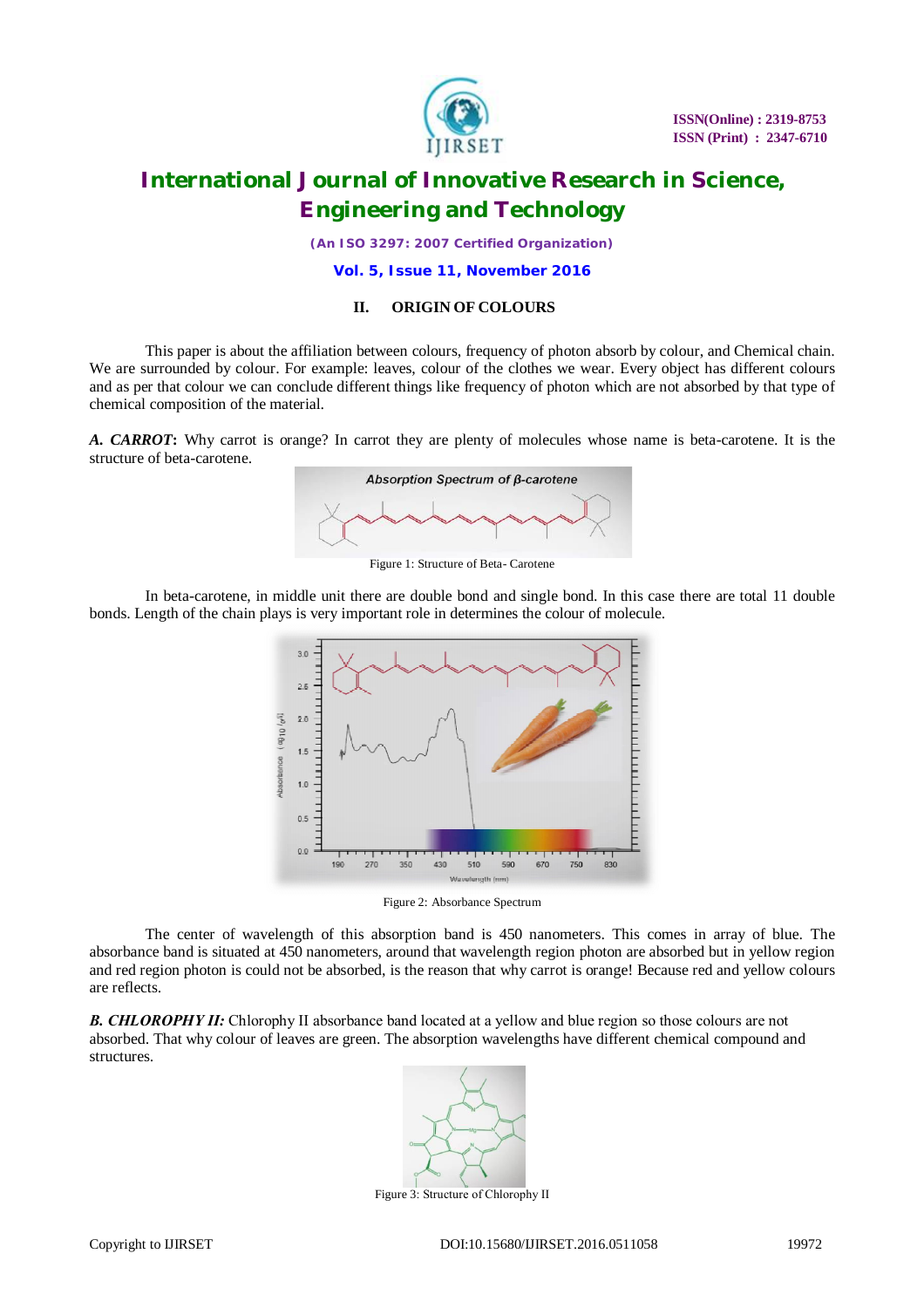

*(An ISO 3297: 2007 Certified Organization)*

**Vol. 5, Issue 11, November 2016**



### *C. QUANTIZATION OF ENERGY LEVELS:*



A specific chemical compound has a specific absorption bond having different wavelength of region from other compounds, which can shows in term of quantum mechanics. A photon will be absorb, when the photon energy match with the energy between the ground electronic state and exited electronic state.

The wavelength of photon in the case of carrot is 450nm, which is the reason for the orange colours of carrot. In the Chlorophy ΙΙ, it has two excited stages. From excited state 1 to ground state region photon is in the red region and the wavelength for the transitions to excite the particle from ground state to the exited state number 2 is the blue region. That's the colours of the leaves are green.

### *D. ABSORPTION SPECTRUMS FOR DIFFERENT COLOURS:*



Figure 6: Absorbance spectrum for red colour

The reflection of light with a wavelength, longer than 600nm, is red. So red colour is reflects.



Figure 7: Absorbance spectrum for green colour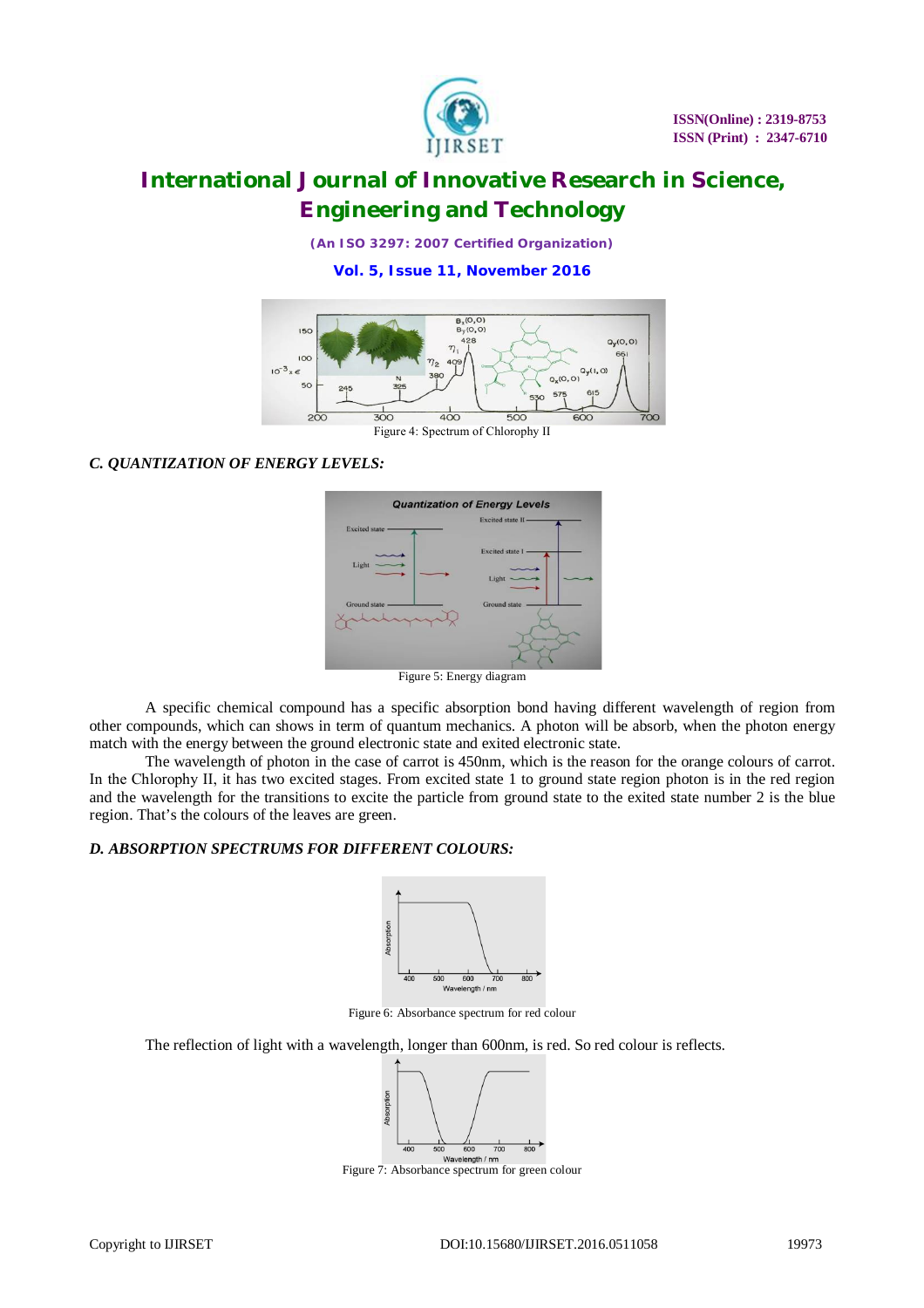

*(An ISO 3297: 2007 Certified Organization)*

**Vol. 5, Issue 11, November 2016**

The transmission of light is 550nm so the green colour is reflected.



Figure 8: Absorbance spectrum for violate colour

The transmission of light wavelength is roughly 550nm, in words  $BLUE + RED = VIOLATE$ . So violate colour is reflected.

#### **III. COLOURS OF LIGHT AND ENERGY OF LIGHT**

When the lights have the wavelength in visible region than colures are noticeable but if the wavelengths are shorter than visible region then they are not visible. Those wavelength regions are called ultraviolet wavelength, vacuum ultraviolet wavelength. A shorter one may be called as soft X-ray and much shorter is called X-ray. Wavelengths longer than visible range are called infrared. Much longer wavelength is called micro-wave and much longer wavelengths are called radio wave.

### **1) LIGHTS AND WAVELENGTHS:**



### **2) WAVELENGTH OF LIGHT:**

| Table 1: Rays and Wavelengths |                  |                                                                        |  |
|-------------------------------|------------------|------------------------------------------------------------------------|--|
| $X$ -ray                      | 1 A              | X-ray photography.                                                     |  |
| Soft x-ray                    | $100 \text{ nm}$ |                                                                        |  |
| Vacuum ultra violate          | $100 - 200$ nm   | Black light.                                                           |  |
| Ultra violate                 | 200-400 nm       | Sunlight has lots of ultra violate rays.                               |  |
| Visible ray                   | $500 \text{ nm}$ | Beta carotene absorbs light at the 400 nm. This is the visible range.  |  |
| Infrared                      | $10 \mu m$       | Molecular vibration motion can be excited. Infrared used in Heater.    |  |
| Micro wave                    | 1 cm             | In microwave, molecular rotation can be excited by absorption of micro |  |
|                               |                  | wave.                                                                  |  |
| Radio wave                    | l m              | Radio receiver detects the radio wave                                  |  |

### **3) RELATIONSHIP BETWEEN THE FREQUENCY OF LIGHT AND WAVELENGTH OF LIGHT:**

Light is a wave with velocity cm/s. 'c' is the speed of light.

 $\mathbf{c} = \lambda \cdot \boldsymbol{\vartheta}$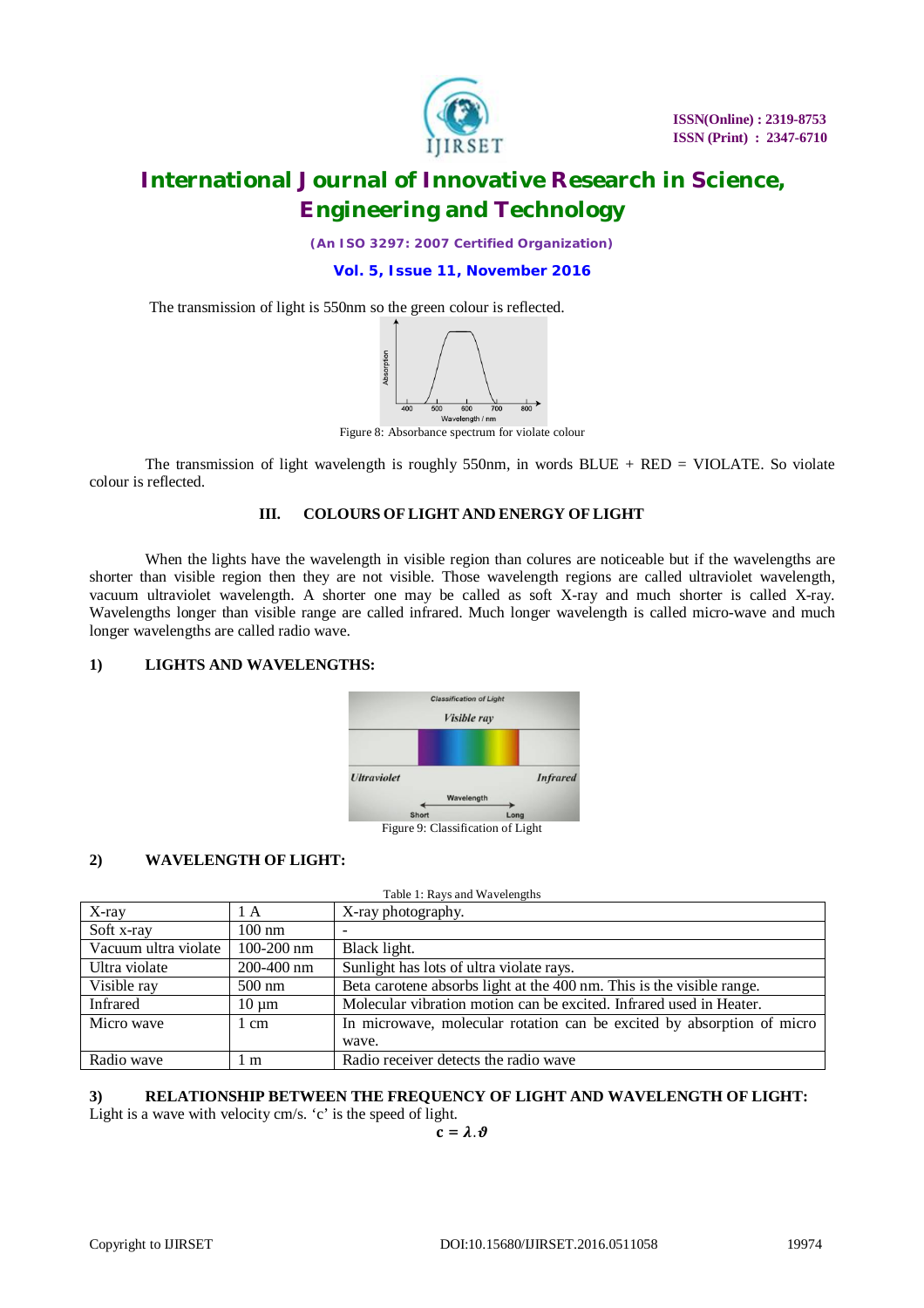

*(An ISO 3297: 2007 Certified Organization)*

**Vol. 5, Issue 11, November 2016**



the number of oscillations : v Figure 10: No. of Oscillations





In infrared spectroscopy, quite often functional unit is  $cm<sup>4</sup>$ .  $cm<sup>4</sup>$  unit is for the wavelengths. Wave number is represented by  $\vartheta$  with the symbol of tilde on top of fit  $(\tilde{V})$ .



Figure 11: Excitation of Molecule by Light

Molecules are excited between first or second excited state and ground state. If wavelength of colour is long than in the red region the exited state will be reached. If wavelengths be converted into shorter, the higher energy state can be reached. Longer wavelengths of light have a lower energy. Higher energy of photons are having a shorter wavelength. It can motivate the molecule to higher excited states.

| Table 2: Equipment & Wavelength |                                  |                              |  |
|---------------------------------|----------------------------------|------------------------------|--|
| SR.                             | <b>EQUIPMENT</b>                 | <b>WAVELENGTH</b>            |  |
| NO.                             |                                  |                              |  |
|                                 | $X$ -ray                         | Computer tomography          |  |
|                                 |                                  | (CT SCANE)                   |  |
|                                 | Black light                      | Ultra violate                |  |
|                                 | Traffic signals                  | Visible light                |  |
|                                 | Remote control of T.V.           | Infrared                     |  |
|                                 | Wi-fi                            | Microwave                    |  |
|                                 | Magnetic resonance imaging (MRI) | Radio wave and Magnetic wave |  |

### **IV. CONJUGATION AND ABSORPTION**

Different colours of molecules can be interrupted by the motions of electron with in the molecules. Here are three different kind of molecule.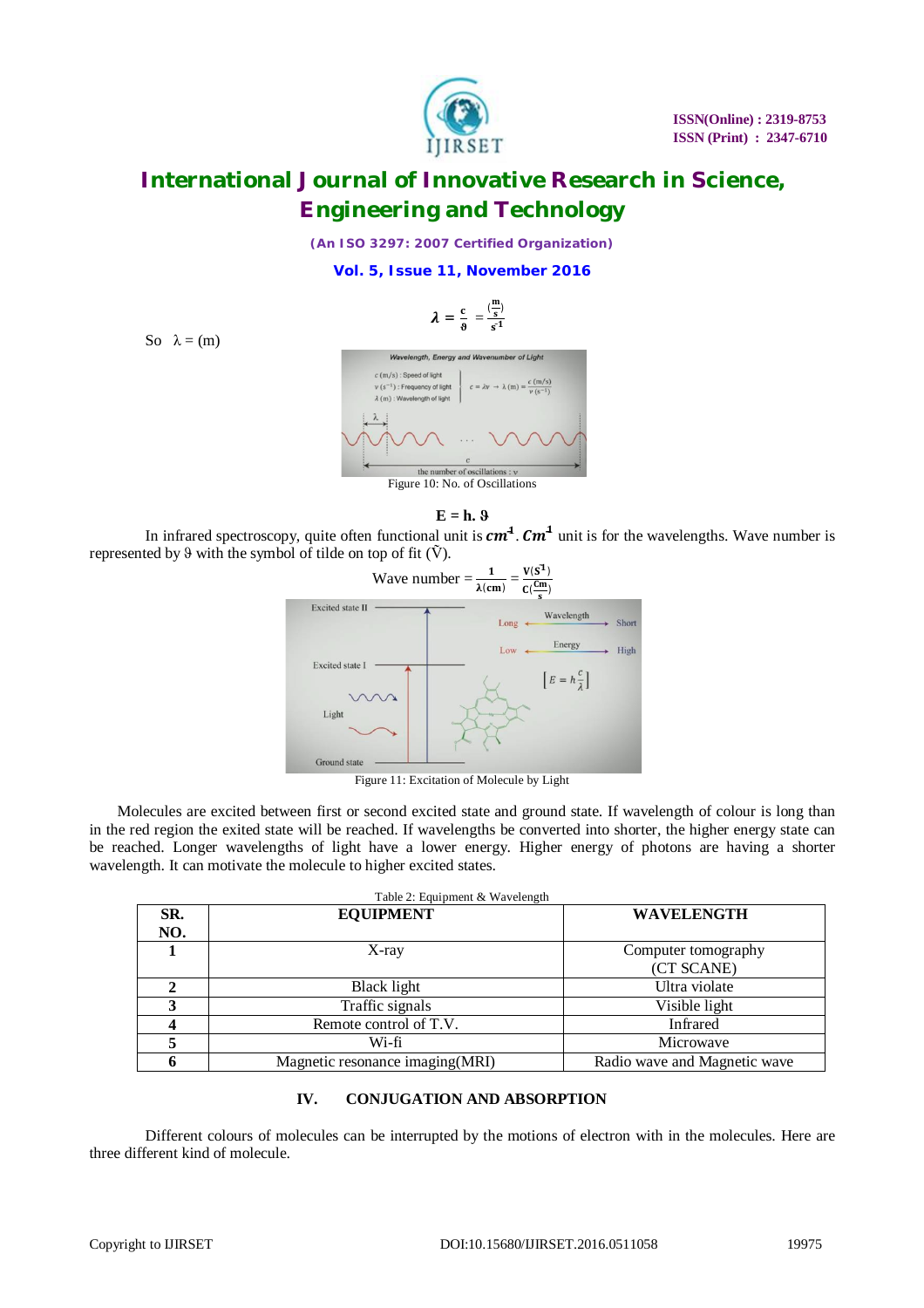

*(An ISO 3297: 2007 Certified Organization)*

**Vol. 5, Issue 11, November 2016**



Figure 12: Beta- carotene, Cyanine dye & Anthocyanine

An ordinary feature in this molecule is the alternating single bond and double bond. This is very important structure to determine the colours of molecule.



In this table ethylene, butadiene and hexatriene are given. These compounds have double bonds. In case of ethylene has only one double bond but butadiene has two double bonds. Hexatriene has three double bonds. And double bond means it having a  $\pi$  bonding in count to a single bond connecting the neighboring carbon atoms. The shape of the molecular orbital can be seen as below.



Figure 13: Ethylene, Butadiene and Hexatriene respectively

### **V. DELOCALIZATION OF ELECTRON**

The alternating  $\pi$  bond and single bond have a very attractive feature. Electron moves from double bond to single bond to construct single bond a double bond. If these electrons relocate action occurs concertedly, single bond and double bond may be reversed.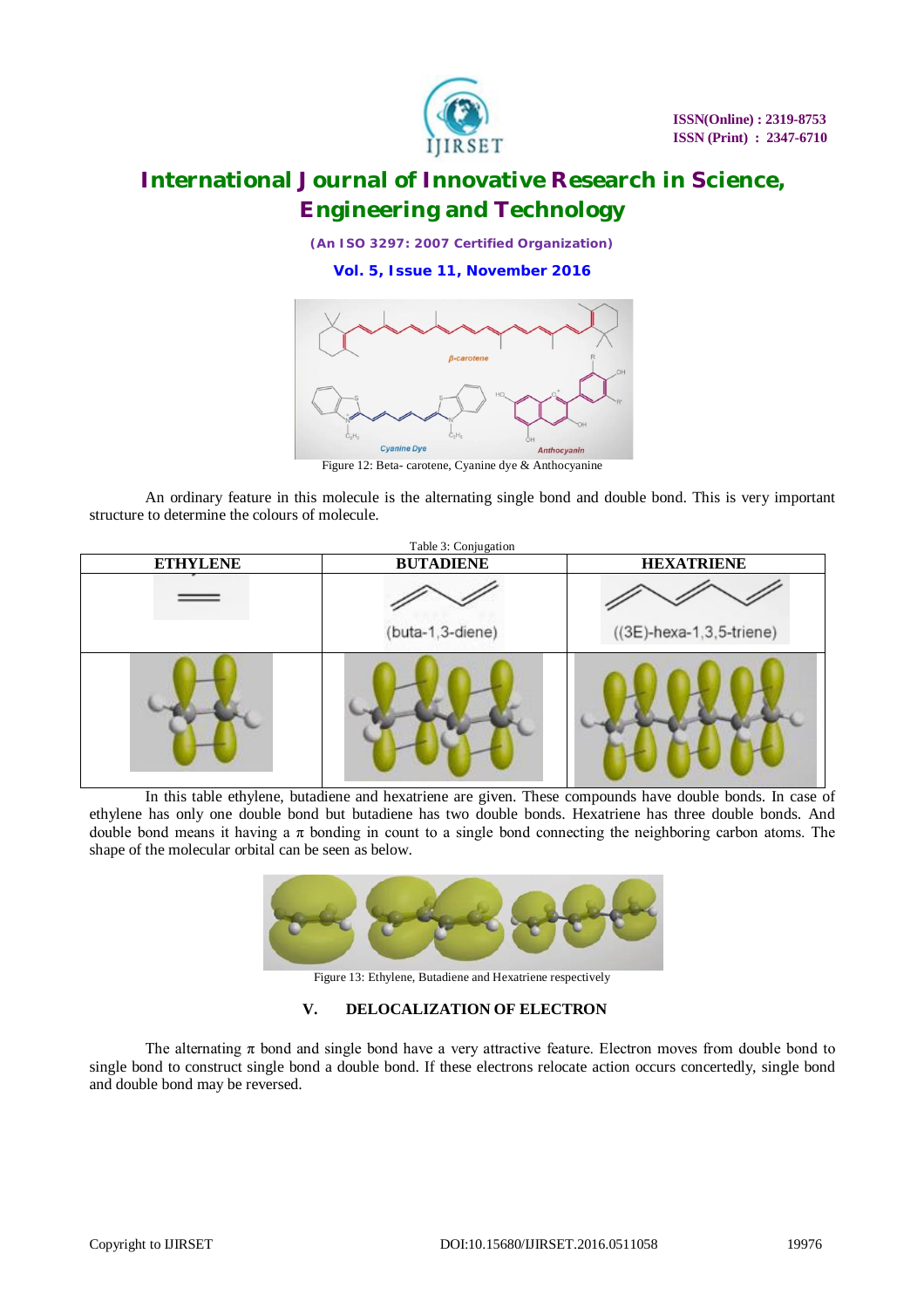

*(An ISO 3297: 2007 Certified Organization)*

**Vol. 5, Issue 11, November 2016**



Figure 14: Delocalization of electron

Because the construction of this configuration is almost identical, energy of this complex should be same. This means electrons can move liberally from the left side to the right side by the complimentary action of electron and this means that molecular orbital can be cover entire array of molecules.

This is the delocalization of  $\pi$  electron within the conjugated  $\pi$  bond. These kinds of  $\pi$  bonding have the isoenergetic and dissimilar configuration like  $\pi$  conjugation. Through the  $\pi$  conjugation, electron in specific  $\pi$  bond can move around the molecule like this is a very extensive range with in the molecule. By expressive these conjugations of  $\pi$  bond, understandings of different colours of different molecules become easy.

### **VI. RELATIONSHIP BETWEEN LIGHT ABSORPTION AND CONJUGATION LENGTH**

### *A. CYANINE DYES (STREPTOCYNINES):*



If center conjugation is tiny than absorption wavelength is also short, here it is 520 nm.



It is having longer conjugation series, so absorption wavelength is 600 nm.



It is longest case, so wave length is 700 nm. This situation can be explained by using energy diagram.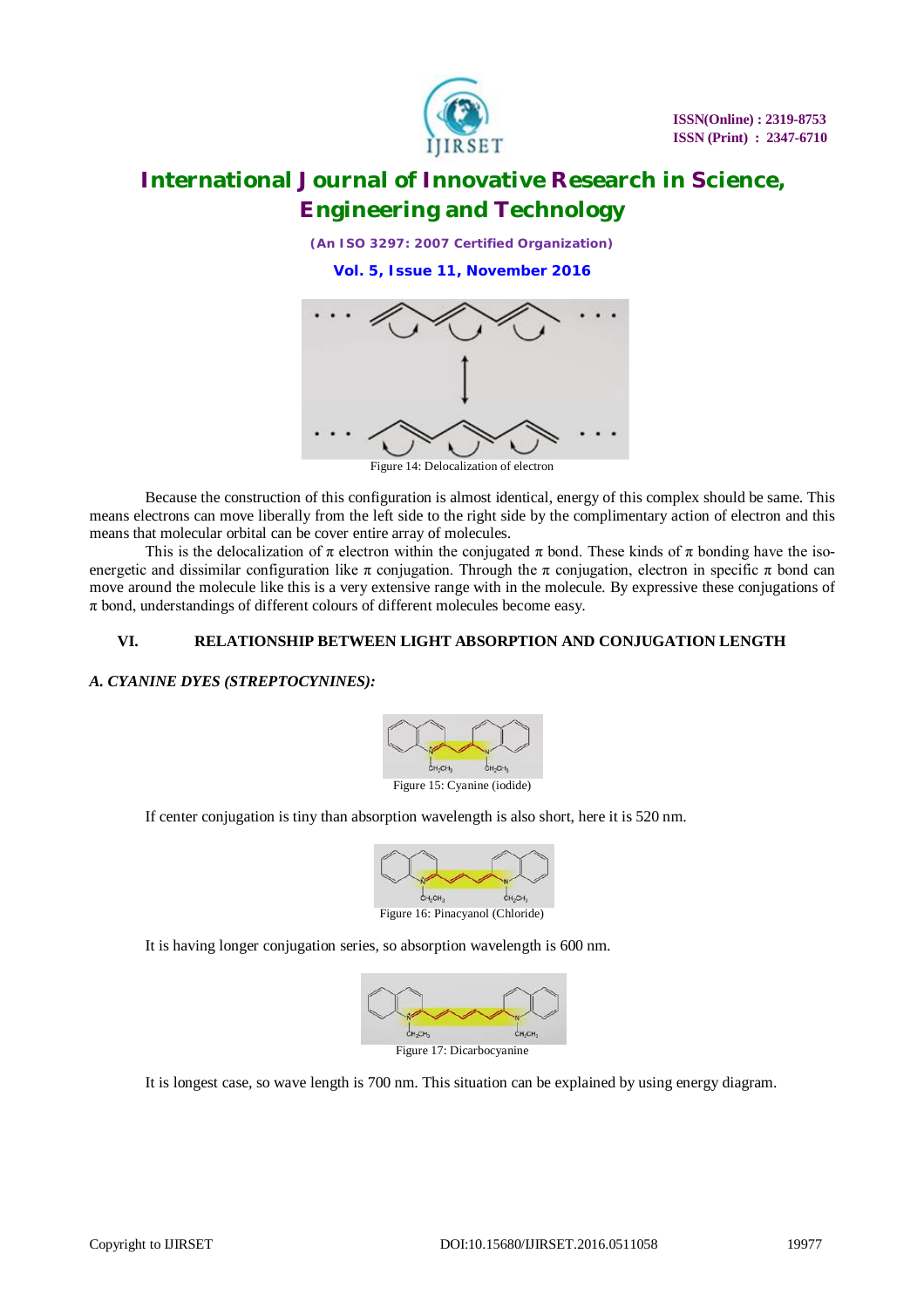

*(An ISO 3297: 2007 Certified Organization)*

**Vol. 5, Issue 11, November 2016**



Figure 18: Relationship between light absorption and conjugation length

In the case of short  $\pi$  conjugation system, the absorption wavelengths are as shown here. And shorter wavelength means that the photon's energy is lager. There for the energy of the excited state of this molecule having the shortest conjugation chain has a higher energy like this. Or excited stage of this compound is the highest.

As  $\pi$  conjugation chain becomes longer, the energy of the excited state become lower. If conjugation chain become longer, electron can move in longer range. If conjugation chain becomes shorter, electron can move in shorter range. This situation can be treated by quantum mechanics.

### *B. CONJUGATED π ELECTRONS:*



Figure 21: Cayanidin